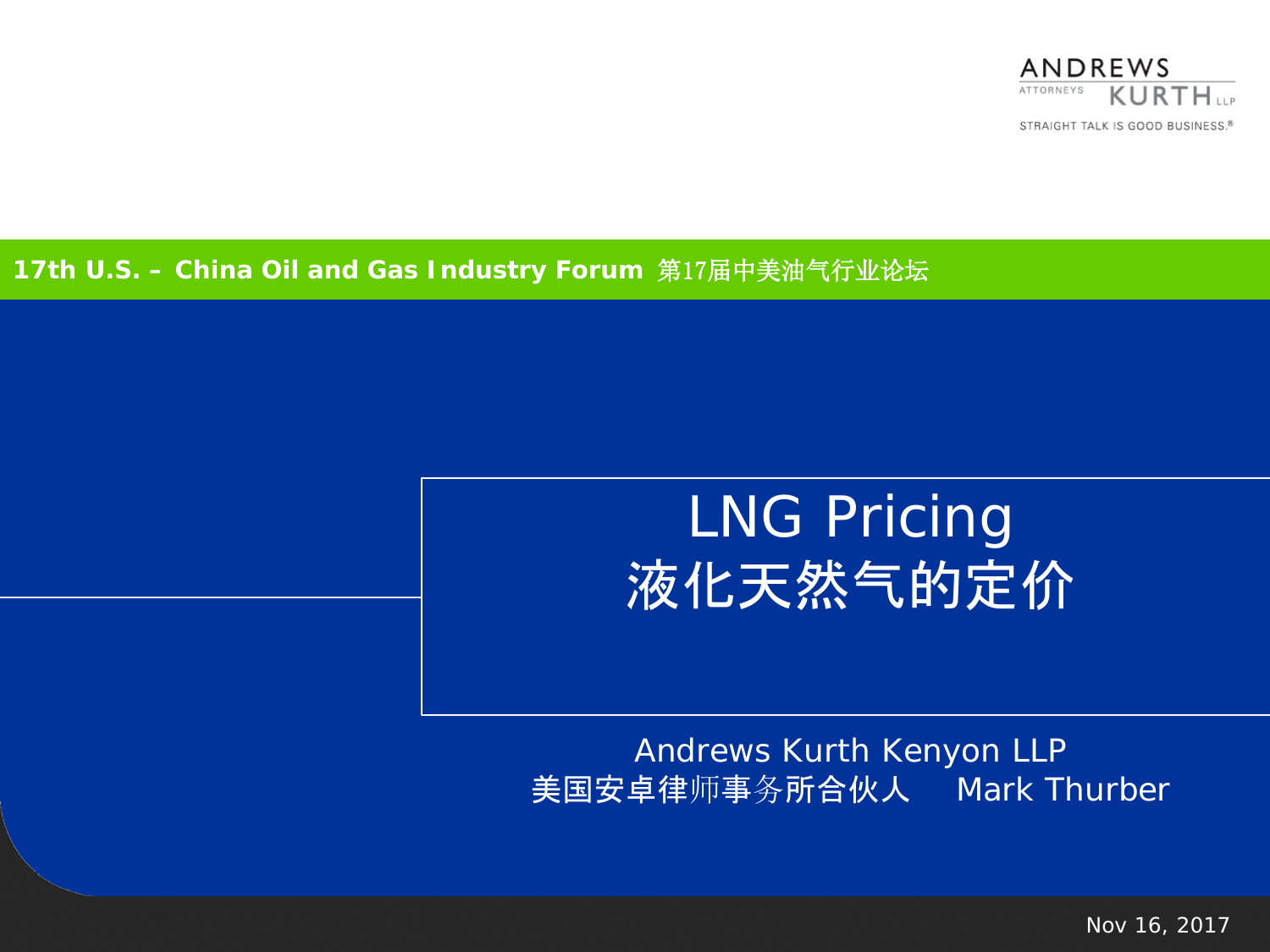## **Sources of LNG Competition**

和LNG竞争的其他资源种类

**Demand Side** 需求方

(e.g. Asia)

**Supply Side** 供应方 (e.g U.S.)

- Oil 油
- Coal 煤
- NGL天然气凝析液
- CTG 煤改气
- Renewables 新能源
- Pipelines 管道
- U.S. Domestic demand 美国国内需求
- Other LNG Suppliers 其他LNG供应商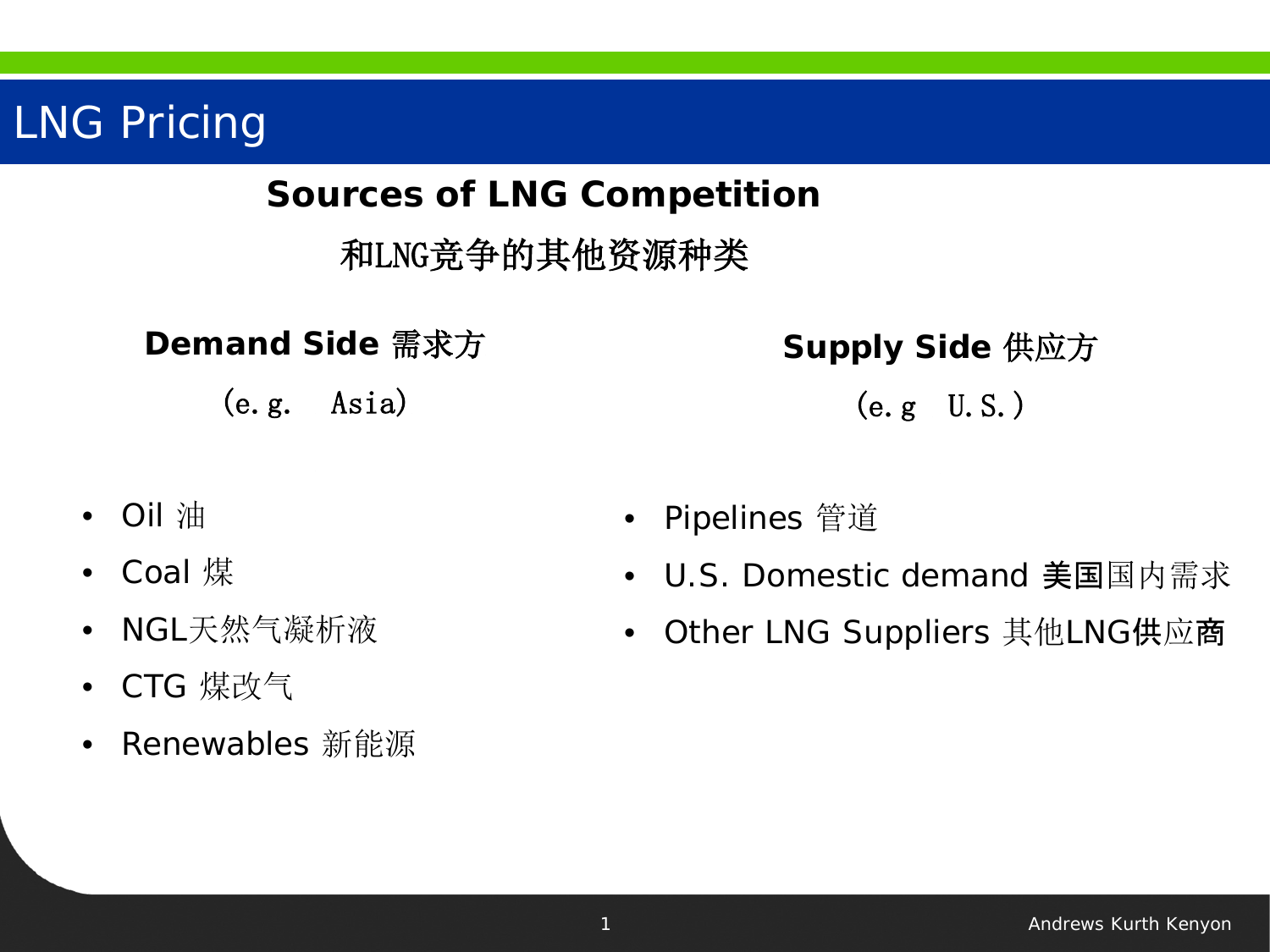## **Does Long-Term Fixed Pricing Work?** 长期固定价格是否可行?

Long Term Contract Prices 长期合同价格

| 现货价格 | Selected<br>Spot<br>Prices | USD/ MMbtu            | 15                       | 12                       | 6                  |
|------|----------------------------|-----------------------|--------------------------|--------------------------|--------------------|
|      |                            | 16.67<br>[Nov., 2015] | <b>OK</b>                | Maybe<br><b>OK</b>       | Seller<br>Pressure |
|      |                            | 11.90<br>[Jan., 2014] | Maybe Ok                 | <b>OK</b>                | Seller<br>Pressure |
|      |                            | 5.99<br>[Jan., 2017]  | <b>Buyer</b><br>Pressure | <b>Buyer</b><br>Pressure | <b>OK</b>          |

2 **Andrews Kurth Kenyon Andrews Kurth Kenyon**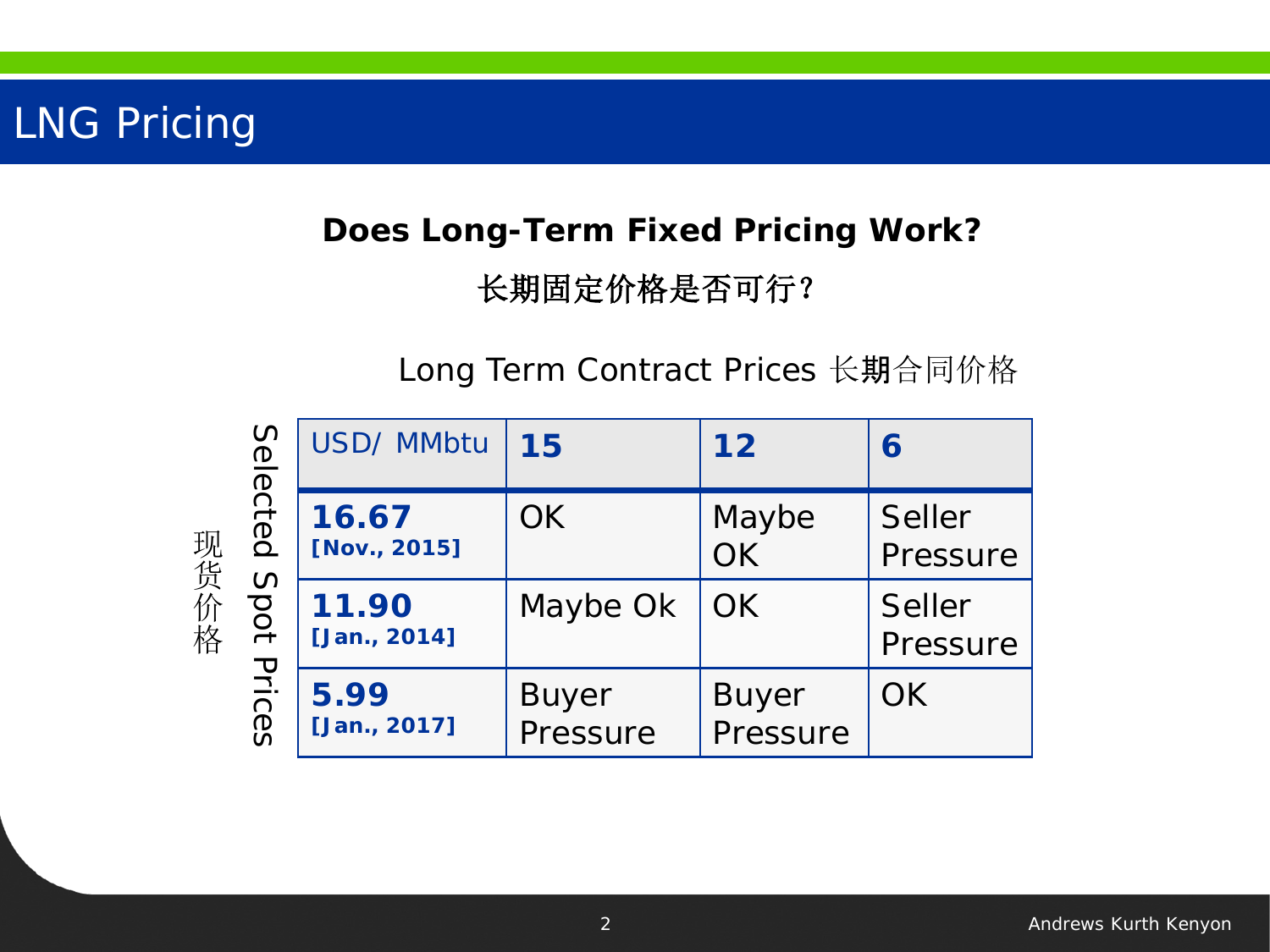## **Gas Price Factors** 影响气价的因素

### **Non-commodity**

## 非商品因素

- Shipping 航运
- Location 地理位置
- Shipyards 船厂

### **Commodity**

### 商品因素

- Shale 页岩气
- Policy 政策
- Renewables 新能源
- De-bottlenecking 消除瓶颈
- Force Majeure 不可抗力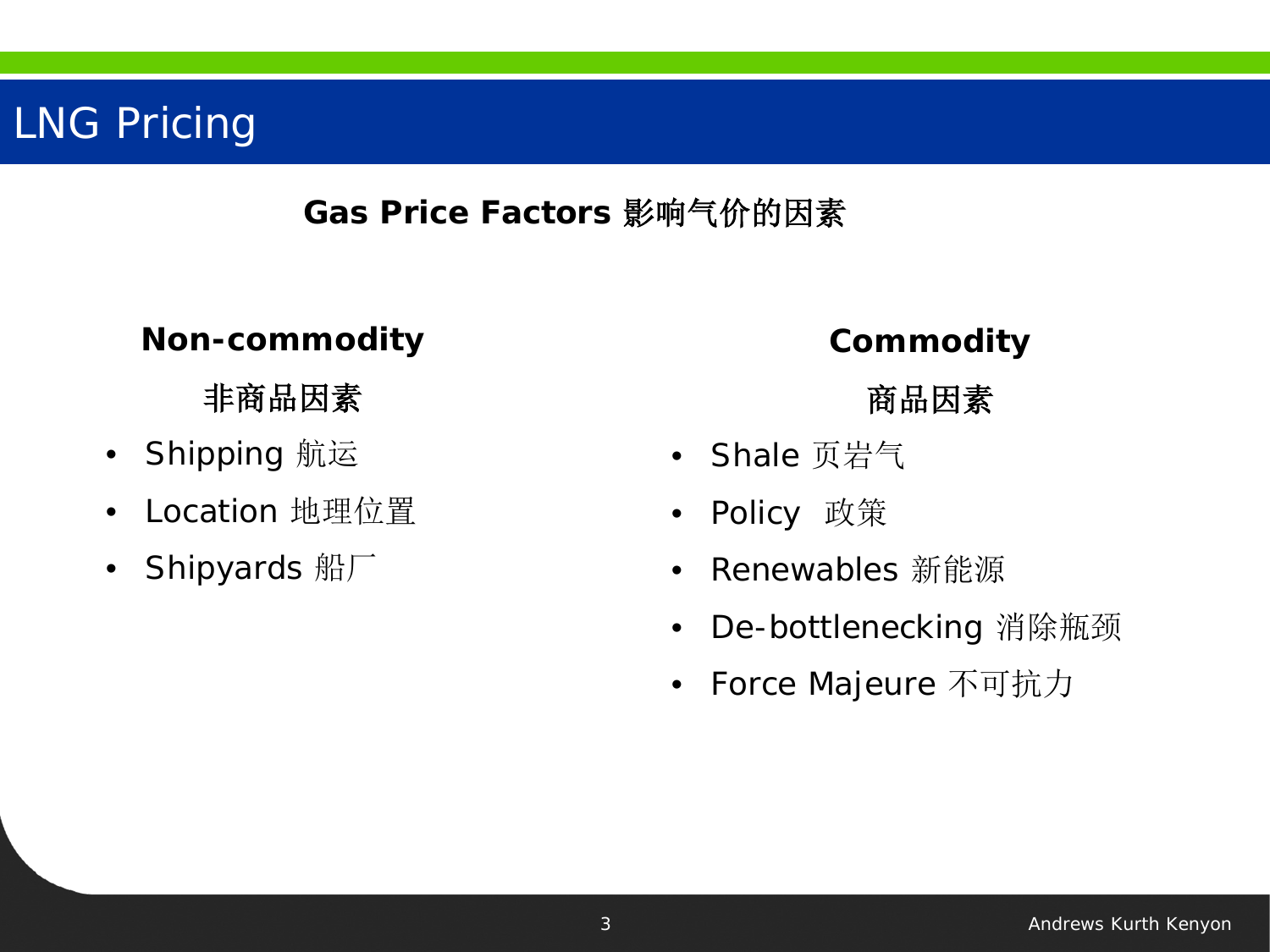## **Long-Term Pricing Models**

长期价格模式

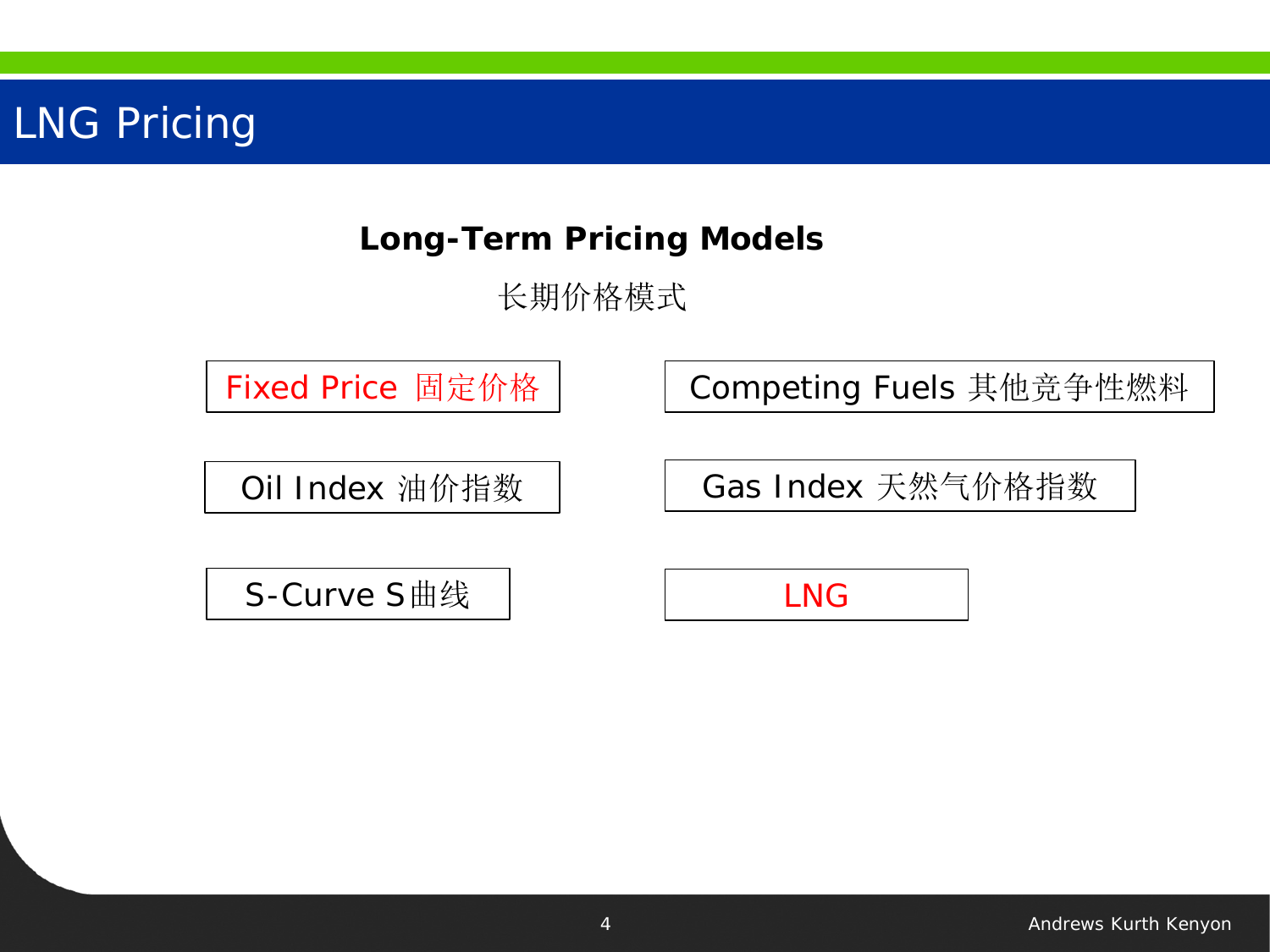## **Pricing Stability**

价格稳定性

Fixed Price 固定价格

Financial Hedging 金融对冲

Pass-through 电费 (就燃气电厂而言)

Vertical Integration 纵向一体(全 产业链)

LNG Trading Hub

液化天然气交易中心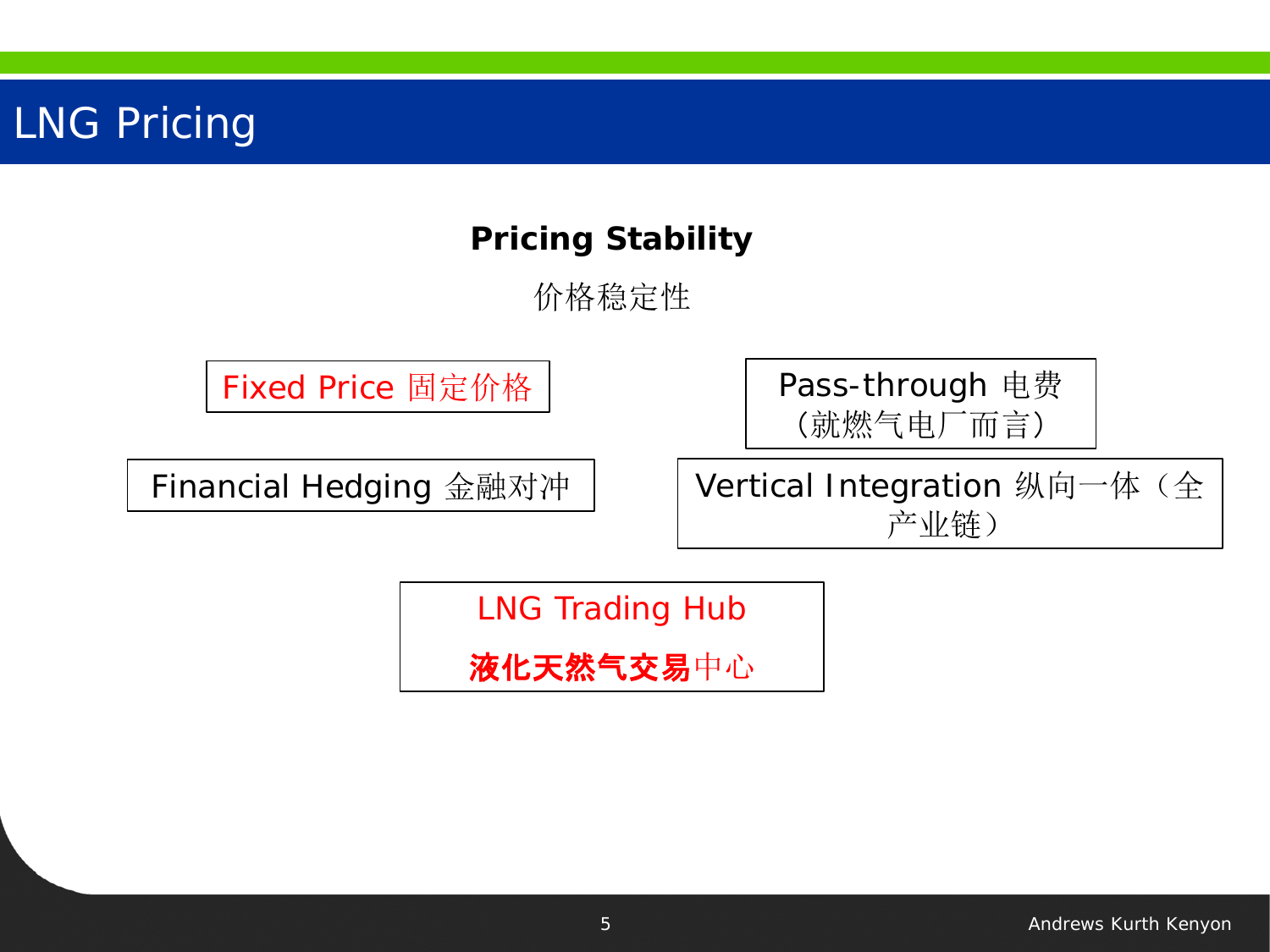**Andrews Kurth Kenyon LLP** 美国安卓律师事务所

**Questions?/**欢迎提问

**Thank You!/**谢谢

**Mark J. Thurber**

Partner 合伙人

### +86.10.8486.2699

[markthurber@andrewskurth.com](mailto:jerryli@andrewskurth.com)